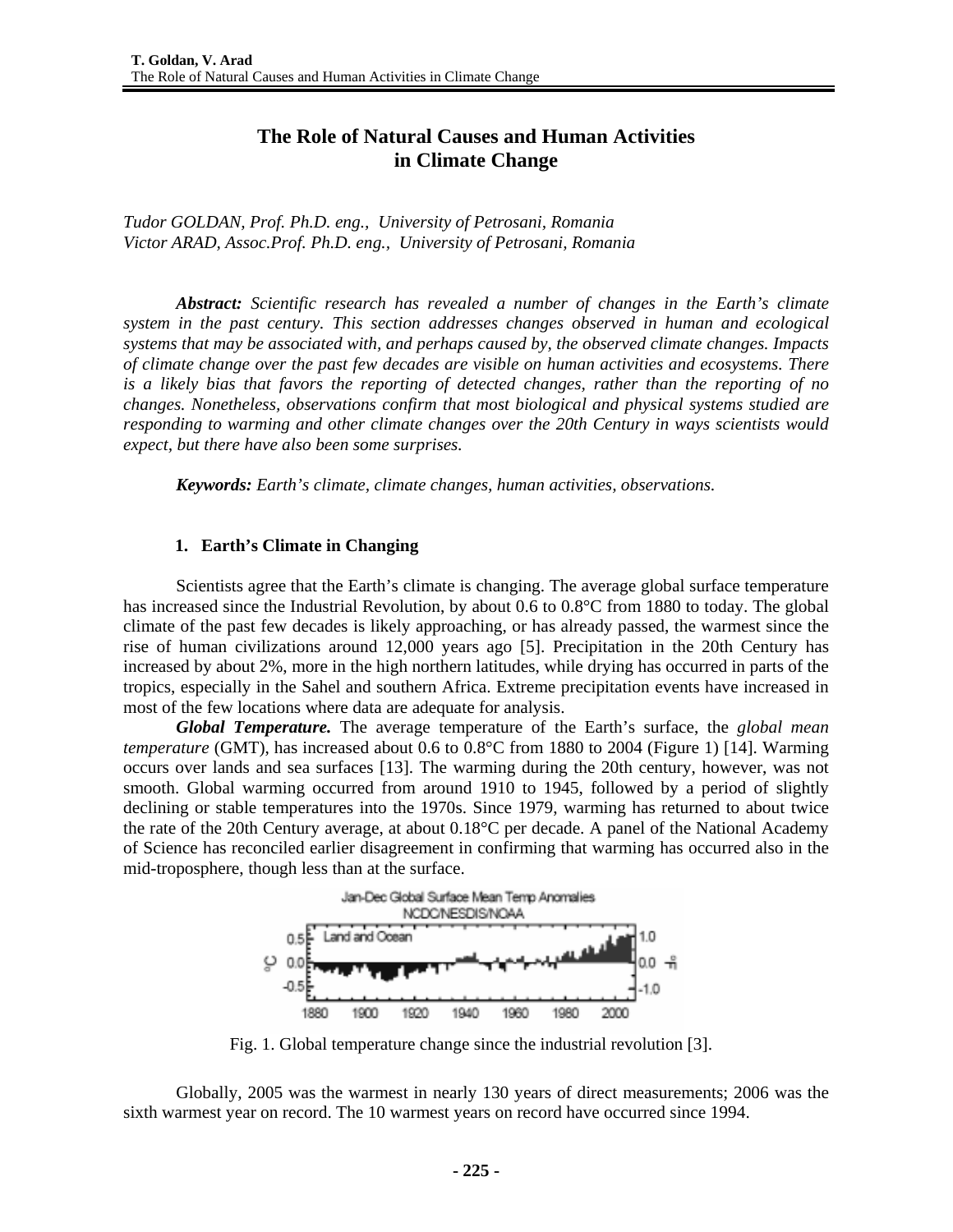Strong evidence of global warming since 1955 comes from measurements of heat content of the world's upper oceans, overall by 0.04°C since 1955 [8]. Because oceans store about 84% of the heat on Earth, this small warming is considered a strong signal of long-term change. Additional evidence of global warming comes from the detection of increasing continental temperatures (measured by boreholes into rock below the surface), by about  $0.02^{\circ}$ C, during the past five decades [8]. Both ocean and continental warming corroborate the elevated surface air temperatures.

**Global Precipitation.** Humans and ecosystems are affected by many aspects of climate, including precipitation, which has increased over the past century. This observed increase is consistent with scientific understanding that as warming temperatures increase evaporation, precipitation will increase to maintain balance in the water cycle. Over land, precipitation has increased by about 2% since 1900, but the patterns are highly variable across time and in different locations.

**Climate Extremes.** Few patterns of change have emerged globally in the frequency or intensity of most types of extreme events, according to NOAA's National Climatic Data Center (NCDC) [12]. No trend in global thunderstorm frequencies has been identified. Though there has been a clear trend toward less frequent extremely cold winter temperatures in some locations, there is no trend in the frequency of extremely high temperatures. Researchers at NOAA's National Center for Atmospheric Research (NCAR) have found that "[w]idespread drying occurred over much of Europe and Asia, Canada, western and southern Africa, and eastern Australia. Rising global temperatures appear to be a major factor" [2]. Drought area increased more than 50%, mostly due to conditions in the Sahel and southern Africa over the past few decades. Researchers have found that great floods worldwide increased significantly during the 20th Century, especially in the latter half of the period. The frequency of floods exceeding the 200-year flood levels also increased significantly, while the frequency of floods having return periods shorter than 100 years did not increase significantly [9]. In most regions, insufficient data remain a challenge for assessing trends in climate variability, because of the infrequency of events (by definition) and their spatial variability.

Contentious debate continues regarding trends in hurricane or cyclone frequency and intensity. For about 85% of the world's oceans, data are inadequate to detect long-term changes. Only in the extra-tropical Atlantic basin has research established a positive relationship between sea surface temperatures and increased number and severity of hurricanes or cyclones. Since the mid-1980s, satellite data reveal a distinct increase in tropical cyclone activity associated with higher eastern Atlantic sea surface temperatures, as well as other factors [3]. Much longer series of highquality observations and improved understanding of tropical cyclones are needed to provide definitive attribution of changes in hurricane activity to natural variability, greenhouse gas (GHG) forcing, or other processes. A November 2006 meeting of international experts on tropical cyclones, convened by the World Meteorological Organization, concluded that "[d]espite the diversity of research opinions on this issue, it is agreed that if there has been a recent increase in tropical cyclone activity that is largely anthropogenic in origin, then humanity is faced with a substantial and unanticipated threat".

Scientific research has revealed a number of changes in the Earth's climate system in the past century. This section addresses changes observed in human and ecological systems that may be associated with, and perhaps caused by, the observed climate changes.

Impacts of climate change over the past few decades are visible on human activities and ecosystems. There is a likely bias that favors the reporting of detected changes, rather than the reporting of no changes. Nonetheless, observations confirm that most biological and physical systems studied are responding to warming and other climate changes over the 20th Century in ways scientists would expect, but there have also been some surprises.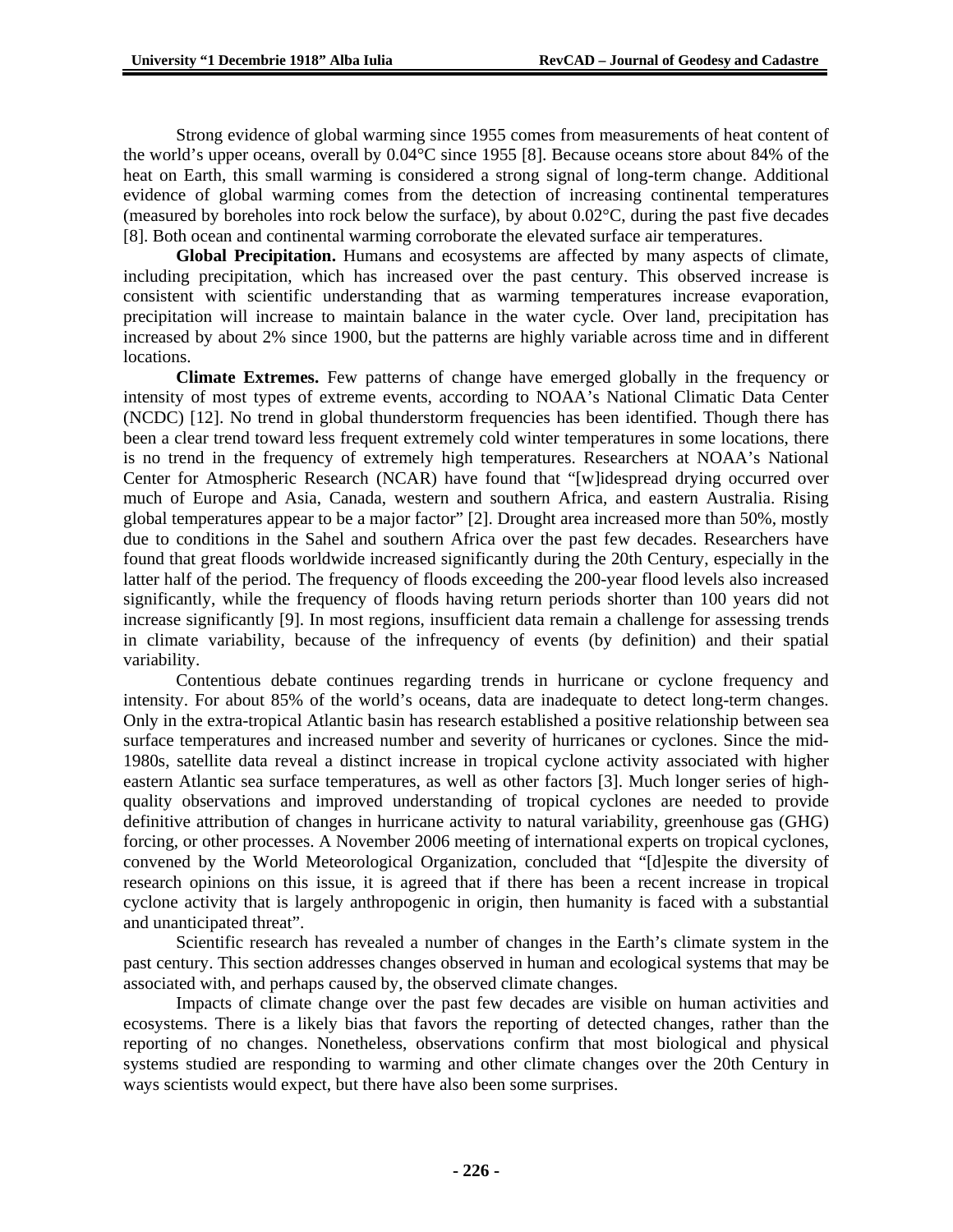## **2. The Causes of Global Climate Change**

The evidence is strong that the Earth's climate is changing; the forces thought to be driving observed climate changes are discussed below, including the evidence that human activities, particularly greenhouse gas emissions, have contributed a large influence on top of ongoing natural variability.

The Earth's climate is driven by the energy balance of the Sun's radiation coming into and leaving the Earth's atmosphere. The more active the Sun, the closer the Earth to the Sun, or the greater the ability for the Sun's energy to penetrate the atmosphere and be absorbed by the Earth, the greater will be the warming tendency on Earth. On the other hand, the less active the Sun, the farther the Earth is from the Sun, the more the Earth's atmosphere or surface reflect the radiation back out to space, the greater the cooling tendency. The tilt of the Earth's axis in its orbit around the Sun, making one or the other hemisphere closer to the Sun most of the year, drives the heating and cooling of the seasons outside of the tropics. Scientists understand well the fundamental drivers of the Earth's climate through geologic time; for example, how the pattern of an irregular orbit around the Sun has led to regular climate swings in and out of ice ages, or how massive volcanic eruptions can spew particles into the atmosphere that block incoming radiation and cause temporary cooling.

## **2.1. Natural Causes that Influence Climate**

The Earth's climate is variable, and scientists understand, to varying degrees, the forces that have driven climate changes of the past. Many factors contribute to changes in climate, regionally and globally, and no single factor acts alone. The principal natural factors determining climate through geologic time include the Earth's orbit around the Sun, solar activity, ocean variability, volcanoes, release of methane clathrates from the ocean bed, and chaotic variability.

**Earth's Orbit Around the Sun**. The shape of the Earth's orbit around the Sun is not perfectly round. The Earth's axis is tilted, and wobbles as it turns. These and other other orbital behaviors are fairly well understood and predictable in the ways they influence the Earth's climate. Generally, when the Earth is closer to the Sun, the Earth receives more incoming radiation and warms.

**Solar Activity.** Several aspects of solar activity have been suggested as contributors to climate change, although they remain disputed: total solar *irradiance*, the *ultraviolet* component of irradiance, *cosmic rays*, and *earth/solar magnetism*. Although the validity and magnitude of these remain in dispute, cosmic rays and earth/solar magnetism remain particularly complex and poorly understood.

Satellite measurements from 1978 dramatically improved the measurement of solar activity; while there is a clear correlation between solar sunspots and an 11-year radiation cycle, some scientists conclude that variations in solar output have been too small since 1978 to have significantly induced the observed global warming of the past three decades [4].

**Ocean Variability.** At least one scientist has hypothesized that the natural dynamics of ocean systems may be periodic and have an influence at least on regional or hemispheric climates. Understanding of the oceans may also elucidate factors that can trigger abrupt climate changes. For example, evidence exists that periods of increased freshwater flow to the North Atlantic and Arctic Oceans from the Laurentide ice sheet (over Canada) may be responsible for abrupt and significant climate events in NW Europe that took place in the Late-glacial and early Holocene.

**Volcanic Eruptions.** The presence of certain *aerosols*, or tiny particles suspended in the

atmosphere, can reflect sunlight away from the Earth. Over geologic time, and in certain recent eruptions, the aerosols jetted into the atmosphere have caused significant cooling for one to several years after an eruption. About 71,000 years ago, an eruption of Mt. Toga in present-day Indonesia thrust about 2,800 times as much aerosol dust into the atmosphere as the Mt. St. Helens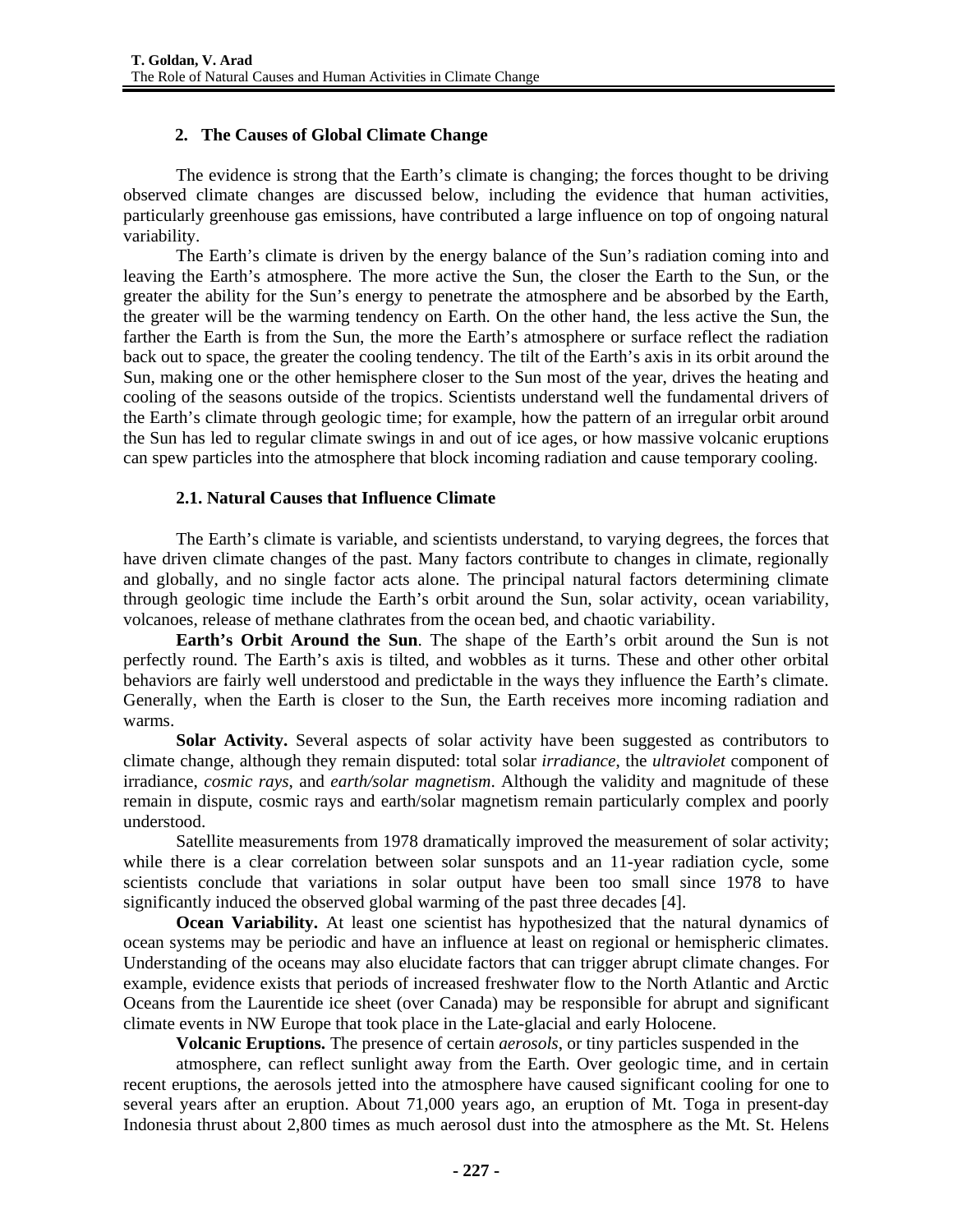eruption of 1980, and may have been sufficient to cause a six-year *volcanic winter* and instigate a 1,000-year ice age. More recently, in 1992, the eruption of Mt. Pinatubo was sufficient to lower global average temperatures significantly for a few years [11].

**Release of Methane Clathrates from Ocean Beds.** Methane is a potent greenhouse gas. Methane clathrates (or methane hydrates) are a form of ice with methane trapped in their crystalline structures that exist at cold temperatures and high pressures on the Earth's ocean floor and in Arctic

continental shelves (the latter of which may be very shallow or even above ground). Some hypothesize that the sudden release of methane clathrates may have been implicated in the Earth's most severe extinction event, which occurred suddenly about 252 million years ago, resulting in a 5°C temperature increase globally, and with an estimated loss of about 96% of marine species and 70% of terrestrial vertebrate species.

**Water Vapor.** Water vapor exists naturally in the Earth's atmosphere and is the most important greenhouse gas, accounting for around two-thirds of the 33°C of additional warming our planet receives because of the presence of its atmosphere [7]. However, a change in water vapor content of the atmosphere can have warming or cooling effects, depending on where it is in the atmosphere, in latitude and altitude. Warmer temperatures globally will tend to increase the water vapor in the atmosphere, a *positive feedback* that tends to amplify the warming. To the degree that certain clouds increase, especially low clouds, with increased water vapor, a *negative feedback* may result, reducing the warming. Much of the warming predicted by climate models in response to GHG results from amplification by increased water vapor in the atmosphere from the initial increase in GHG-forced temperature. Feedbacks to clouds are among the least understood processes and account for large differences among climate model results. Although significant scientific advances in understanding clouds have been made since the year 2000, it will be at least several years before these are fully incorporated into scientific assessments, and no doubt considerable uncertainty will remain for decades.

**Chaotic Variability.** Climate scientists say that there is natural or "chaotic" variability in the climate system, meaning that there is a certain amount of random or unexplained behavior of the climate. To some degree, this natural variability reflects what science has not identified, cannot explain, or does not find a regular statistical pattern to describe. The presence of unexplained variability does not mean that scientists cannot make meaningful and useful statements about the past or future; it means that there is an amount of uncertainty, resulting from unidentified or poorly understood factors or randomness, that will remain in forecasts of the future.

#### **2.2. Impacts of Human Activities in Climate Change**

Virtually all climate scientists agree that human activities have changed the Earth's climate, particularly since the Industrial Revolution. Consumption of fossil fuels and clearing of land, as well as industrial and agricultural production release socalled greenhouse gases (GHG). Other human-related influences on climate include air pollution, such as tropospheric ozone, aerosols (tiny particles), land use change, paving and urban development, and airplane emissions. These different ways in which humans are affecting climate change are discussed in the following sections.

**Greenhouse Gases.** Greenhouse gas concentrations in the Earth's atmosphere have increased dramatically since the Industrial Revolution, with carbon dioxide growing from about 280 ppm in 1850 to about 380 ppm today. The presence of greenhouse gases is critical to trapping the Sun's energy and warming the planet to habitable temperatures. Human activities, such as use of fossil fuels, production of crops and livestock, and manufacture of various products, now emit

certain gases in sufficient quantities to have raised concentrations higher than they have been for hundreds of thousands of years; the elevated concentrations are changing the balance of solar radiation in and out of the Earth's atmosphere and, consequently, altering the Earth's climate.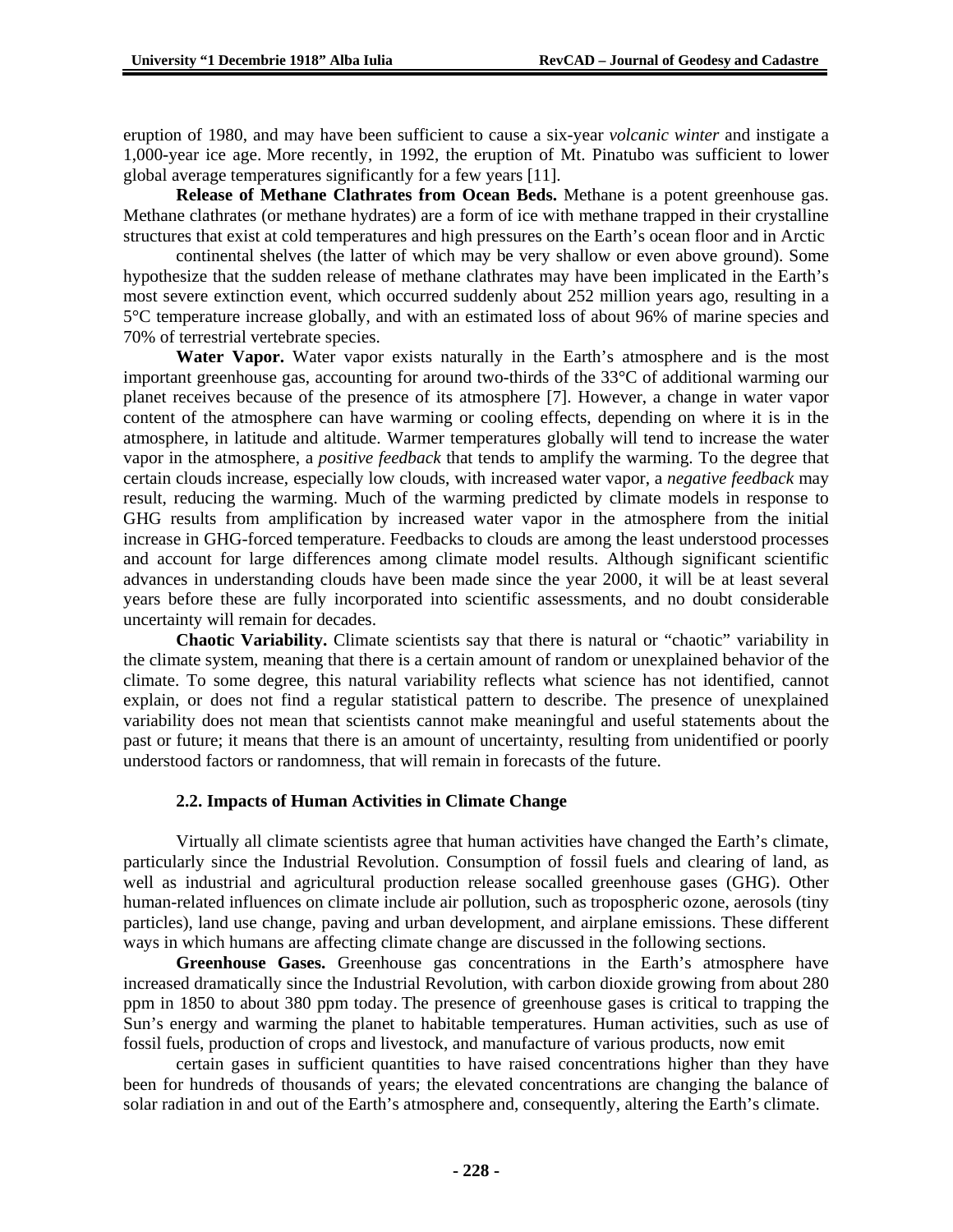*Greenhouse gases* (GHG) in the atmosphere allow the Sun's short wavelength radiation to pass through to the Earth's surface, but once the radiation is absorbed by the Earth and re-emitted as longer wave-length radiation, GHG trap the heat in the atmosphere. The best-understood greenhouse gases include carbon dioxide  $(CO_2)$ , methane  $(CH_4)$ , nitrous oxide  $(N_2O)$ , and certain fluorinated compounds, including chlorofluorocarbons (CFC), hydrochlorofluorocarbons (HCFC), hydrofluorocarbons (HFC), perchlorofluorocarbons (PFC), and sulfur hexaflouride  $(SF_6)$ . These greenhouse gases remain in the atmosphere for decades to thousands of years and are generally *well-mixed* around the globe; hence, their warming effects are largely global. Moreover, the long atmospheric residence time and the cumulative effects of gases have important implications for possible policy responses. Because these GHG affect radiative balance of the Earth in similar ways, they can be compared using measures of *radiative forcing* or *Global Warming Potentials* (GWP), the latter being an easier but imperfect approximation.

The following human-related sources of the principal greenhouse gas emissions have been identified:

- Carbon dioxide  $(CO_2)$ : combustion of fossil fuels, solid waste, wood, and wood products; cement manufacture. Human activities can also enhance or reduce removals of CO2 from the atmosphere by vegetation and soils (e.g., via reforestation or deforestation);
- Methane: coal mining, natural gas handling, trash decomposition in landfills, and digestion by livestock. Significant natural sources include wetlands and termite mounds.
- Nitrous oxide  $(N_2O)$ : nitrogen fertilizers, certain industrial manufacturing, and combustion of solid waste and fossil fuels.



Fig. 2. Sectoral shares of global GHG emissions in 2000

- Chlorofluorocarbons (CFC), hydrochlorofluorocarbons (HCFC), hydrofluorocarbons (HFCs), perfluorocarbons (PFCs), sulfur hexafluoride (SF6): commercial, industrial, and household products.

For the year 2000,  $CO<sub>2</sub>$  constitutes approximately 72% of the human contribution to GHG emissions; CH<sub>4</sub> is about 18% and N<sub>2</sub>O is about 9%. There is considerable uncertainty regarding some of the historical estimates, especially prior to the 1950s.

Although most of the GHG occur naturally to some degree, the human-driven emissions of GHG are increasing above the rate of their natural removals from the atmosphere. Scientists are certain that GHG emissions from human activities have increased GHG concentrations in the atmosphere to levels unprecedented for hundreds of thousands, possibly even millions, of years. Over the past 150 years,  $CO<sub>2</sub>$  concentrations have increased globally by more than one-third, from about 280 ppm to current levels of about 380 ppm (Figure 3). Methane has increased by about 150%, although the rate of increase has declined over the past decades, down to essentially no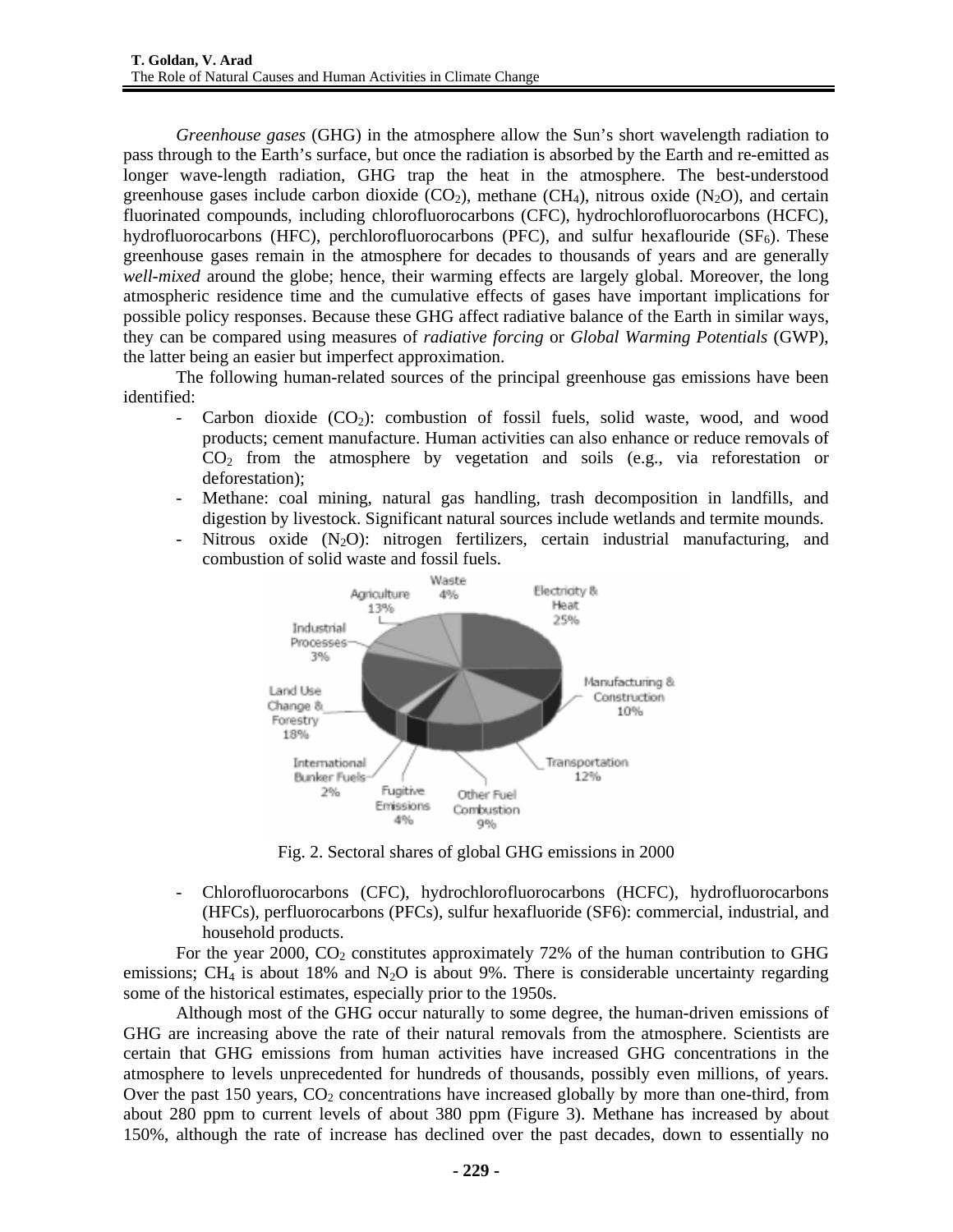growth (varying slightly) in recent years.  $N_2O$  concentrations have increased by 16% since the Industrial Revolution (for data sourcing, see Figure 3).



Fig. 3.  $CO<sub>2</sub>$ , methane and nitrous oxide concentrations [1]

**Tropospheric Ozone.** Ozone is another greenhouse gas, but it is not emitted directly by humans. Although it occurs naturally, tropospheric ozone is elevated by polluting emissions, such as nitrogen oxides from fuel combustion or volatile organic compound (VOC) emissions from fuel leakage, solvent evaporation, etc. Tropospheric ozone concentrations, both background levels and episodes of high concentrations, have been increased, perhaps 50%, by polluting emissions since the Industrial Revolution [6]. Ozone forms and dissipates quickly, so its concentrations are unevenly distributed in time and space; hence it is difficult to compare the forcing of troposphere ozone with other GHG through *Global Warming Potentials*. Tropospheric ozone pollution drifting into the Arctic region may be responsible for one-third to one-half of the warming observed in its springs and summers.

**Sulfur and Carbon Aerosols.** Aerosols are tiny particles suspended in the air; some are there from natural sources, such as volcanoes and forest fires, whereas others result from human pollution, such as emissions from powerplants or vehicles. The principal aerosols of concern to climate change are sulfates, black carbon, and organic carbon. Aerosols can scatter or absorb light, with cooling or warming effects, respectively, depending on the size, color, composition, and other

characteristics of aerosols. Black carbon aerosols are thought primarily to warm the atmosphere; organic carbon aerosols (emitted largely by forest fires) are thought to have mostly a cooling effect.

Sulfur aerosols (sulfates) scatter incoming solar radiation and have consequent cooling influence on climate. This has been well known for decades but only included in climate modeling since the early 1990s. Sulfate aerosols are a byproduct of sulfur emissions, largely from the burning of coal and oil, as well as some industrial processes. Sulfur emissions and their aerosols have increased dramatically over the past century.

Aerosol effects on temperature are both regional and short-lived (as particles typically remain suspended in the atmosphere for days to weeks). Aerosol concentrations in the atmosphere fluctuate greatly, are difficult to measure, and consequently are uncertain by a factor of two or more. Aerosols are also understood to affect precipitation patterns downwind of their emissions, although research is just beginning to reveal the processes involved; they may influence monsoon water cycles as well. Aerosols may having amplifying or dampening effects when interacting with such factors as sea surface temperatures and snow cover. The role of aerosols in driving various aspects of climate is one of the major uncertainties being tackled by monitoring and research.

**Emissions from Aviation.** Emissions from fuel consumption by aircraft and water vapor emissions in their exhaust both contribute to climate change in special ways. First, these GHG are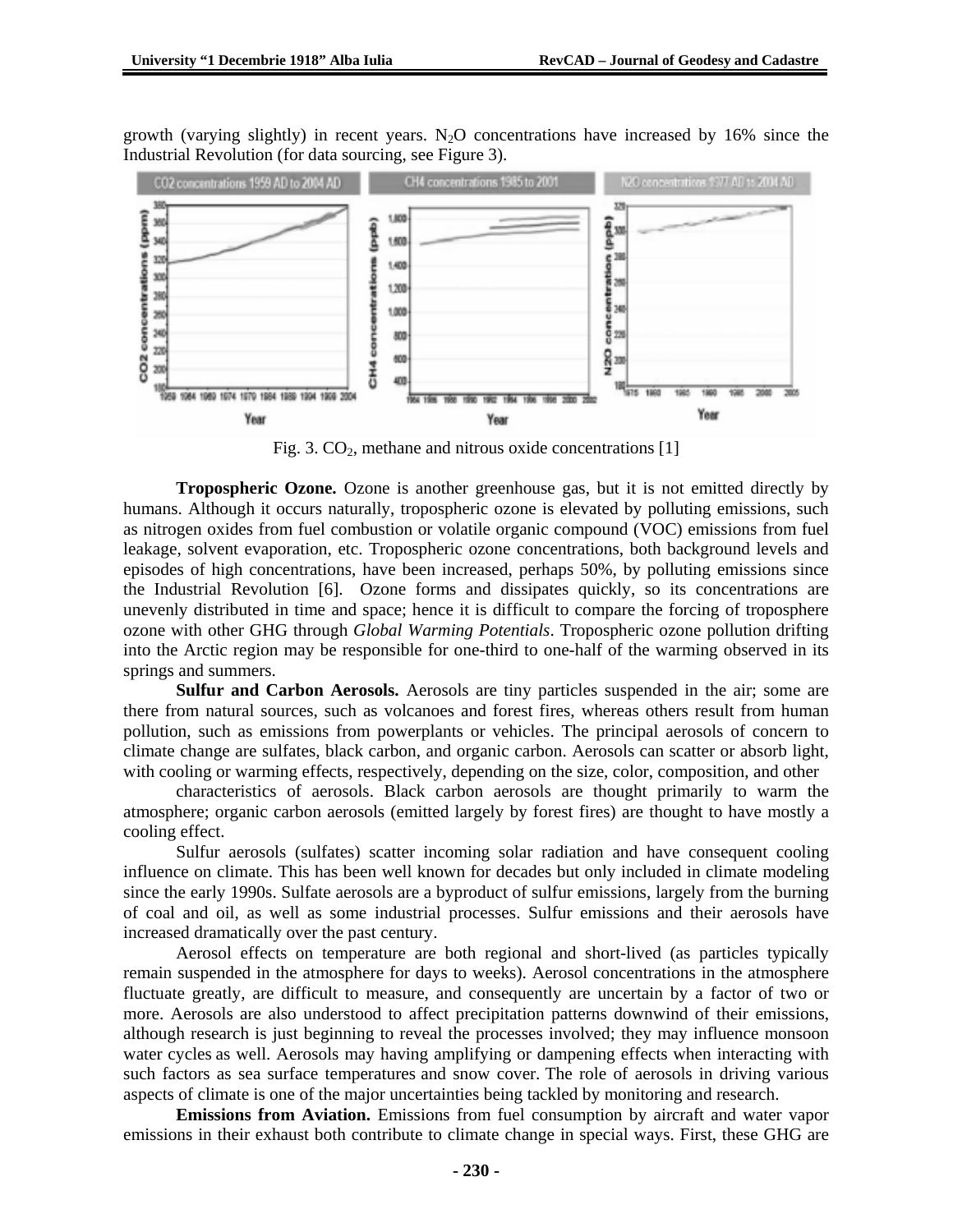emitted at high altitudes, where few other GHG are present, and therefore do not overlap other gases' absorbing spectra, increasing their relatively small contribution to global surface temperatures. They also affect the vertical distribution of temperatures in the atmosphere. More complex, the emissions of small particles and water vapor form ice crystals in aviation *contrails* that can produce more clouds in the upper troposphere. These clouds can have a cooling or warming effect depending on the characteristics of the ice crystals; most scientists believe that the overall climate effect of contrails is a net warming. These are not globally distributed and therefore have stronger regional than global effects.

**Land Surface Changes.** Although the Earth's land surface changes naturally, as part of ecosystem processes, humans have had a major impact on land cover and land uses that, in turn, affect the climate system. At least one scientist has provided evidence that human forest clearing and rice production, beginning roughly 8,000 and 5,000 years ago, respectively, may have significantly affected carbon dioxide and methane concentrations, as could the carbon sequestration from forest regrowth following abandonment of farms in Medieval times after the bubonic plague [10].

**Land Cover Feedbacks.** Land cover change also results from climate change, and therefore can be a *feedback* within the climate system. On the one hand,  $CO<sub>2</sub>$  in the atmosphere is effectively a nutrient to plants, and this higher *carbon fertilization* will tend to increase vegetation growth and remove more  $CO<sub>2</sub>$  from the atmosphere. Where precipitation increases, and, to a lesser degree, where currently cool locations warm, vegetation is expected to increase, creating a negative feedback to climate warming. To the degree that vines and other weedy plants thrive better in higher  $CO<sub>2</sub>$  and warmer temperatures than woody trees, the enhanced carbon uptake may be shortlived. Moreover, warmer temperatures and greater moisture will tend to speed up decomposition, and even potentially cause die-back at high levels, generating a positive feedback to climate warming. In addition, trees and other vegetation transpire water vapor (another GHG) into the atmosphere. Also, land cover can alter the amount of dust raised by wind into the atmosphere.

**Albedo.** The reflectivity of the Earth's surface is called *albedo*. Where the Earth's surface has low albedo (i.e., is not very reflective), the Sun's radiation is absorbed and warms the surface. Particles deposited on the snow/ice surface (e.g., from pollution) can darken the surface and increase melting. In places covered with snow or ice, the surface has very high albedo; as the extent of snow and ice diminishes with climate warming, the reflectivity decreases and creates a positive feedback to climate, leading to more warming. Land cleared of its vegetation may reflect light more than the dark leaves that previously shaded it, increasing reflection of solar energy, and having a cooling impact. When snow is on the ground, the removal of trees can have a particularly strong albedo cooling effect, but mostly in winter or locations with permanent snow or ice. Land clearing tends to warm temperatures near the equator and cool them at high latitudes.

## **3. Conclusions**

Impacts of climate change over the past few decades are visible on human activities and ecosystems. There is a likely bias that favors the reporting of detected changes, rather than the reporting of no changes. Nonetheless, observations confirm that most biological and physical systems studied are responding to warming and other climate changes over the 20th Century in ways scientists would expect, but there have also been some surprises.

Multiple factors simultaneously influence the Earth's climate, and scientists have developed a variety of methods that help determine which forcings are contributing, and are likely most important, at any period. Several different lines of evidence discovered in the past decade have led a large majority of scientists to conclude that human-related greenhouse gas emissions have contributed substantially to the increase in global mean temperature and other climate changes